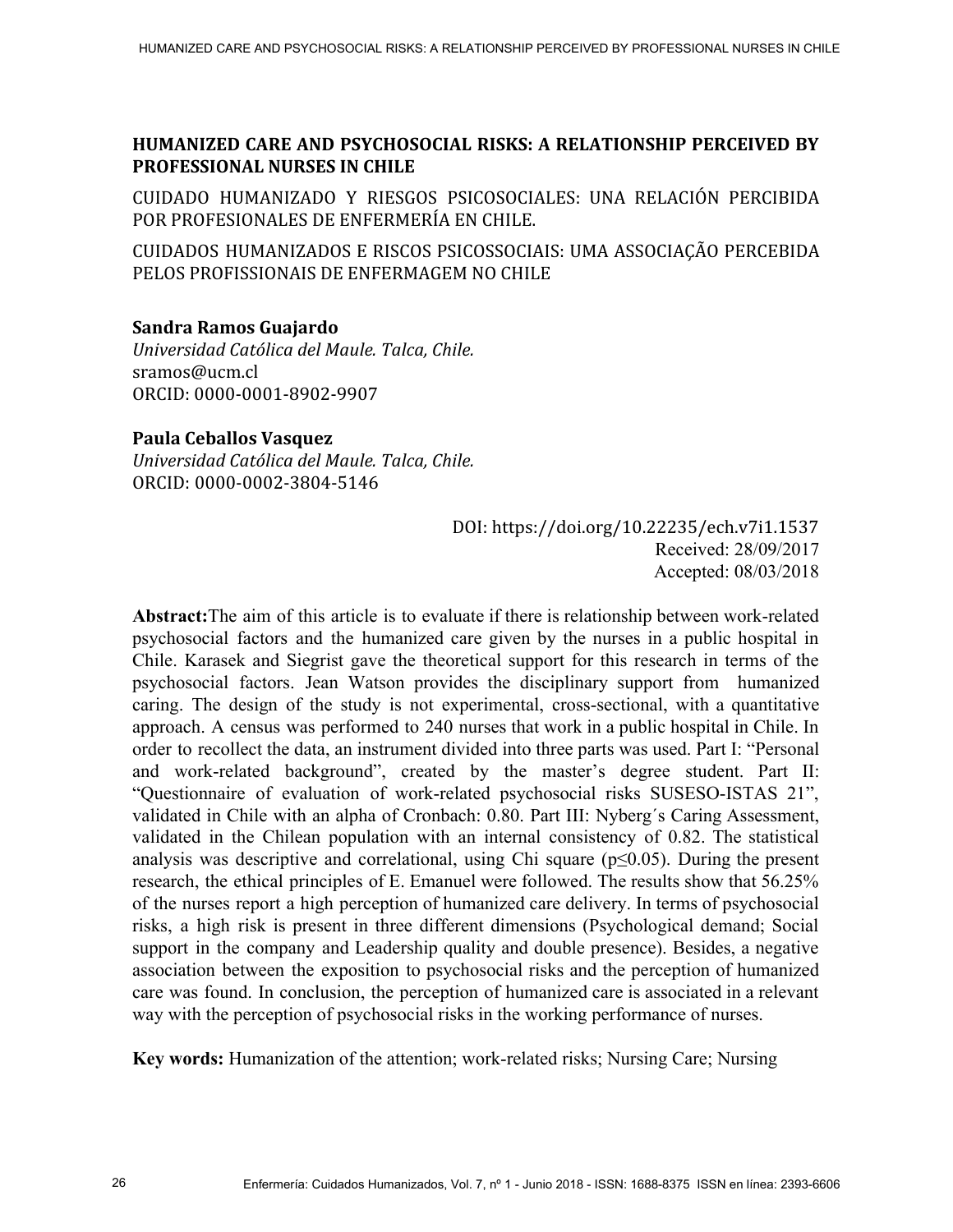**Resumen:** El objetivo de este artículo es evaluar si existe relación entre los factores psicosociales laborales y la entrega de cuidado humanizado por parte enfermeros/as de un hospital público de Chile. El sustento teórico para esta investigación respecto a los factores psicosociales está dado por Karasek y Siegrist. Jean Watson da el sustento disciplinar desde el cuidado humanizado. Se trata de diseño no experimental, transversal, correlacional, con enfoque cuantitativo. Se censó a 240 enfermeros/as que trabajan en un hospital público de Chile. Para la recolección de los datos se utilizó un instrumento dividido en tres partes: *Parte I:* "Antecedentes personales y laborales", creada por la tesista. *Parte II:* Cuestionario de Evaluación de riesgos psicosociales en el trabajo SUSESO-ISTAS 21, validado en Chile con un alfa de Cronbach de 0,80. *Parte III:* Nyberg´s Caring Assessment, validado en la población chilena con una consistencia interna de 0,82. El análisis estadístico fue de tipo descriptivo y correlacional, utilizando Chi cuadrado ( *p≤0.05*). Durante la investigación se respetaron los principios éticos de E. Emanuel. Dentro de los resultados se destaca que el 51.67% de los enfermeros/as reporta una alta percepción de entrega de cuidado humanizado. En las dimensiones de riesgos psicosociales, en tres de ellas presentan un riesgo alto, de nivel 1: Exigencia psicológica, Apoyo social en la empresa y Calidad de liderazgo y doble presencia. Además se encontró una asociación negativa entre la percepción de exposición a riesgos psicosociales y percepción de entrega de cuidado humanizado. Se concluye que la percepción de cuidado humanizado se asocia de forma significativa con la percepción de riesgos psicosociales en el desempeño laboral de enfermeras.

**Palabras clave:** Humanización de la Atención; Riesgos Laborales; Atención de enfermería; Enfermería.

**Resumo:** O objetivo deste artigo é avaliar a existência de relação entre os fatores psicossociais no trabalho e a entrega de cuidado humanizado por parte de enfermeiros/as de um Hospital Público do Chile. O embasamento teórico para esta pesquisa com respeito aos fatores psicossociais está dado por Karasek e Siegrist, e Jean Watson entrega o embasamento disciplinar a partir do cuidado humanizado. É un desenho não experimental, transversal, correlacional, de abordagem quantitativa. Realizou-se um censo aos enfermeiros/as que trabalham em um Hospital Público do Chile. Para a obtenção dos dados, utilizou-se um instrumento dividido em três partes: *Parte I:* "Antecedentes pessoais e de trabalho", criado por uma tesista, *Parte II:* Questionário de Avaliação de riscos psicossociais no trabalho SUSESO-ISTAS 21, validado no Chile com um Cronbach alfa: 0,80. *Parte III:* Nyberg´s Caring Assessment, validado na população chilena com consistência interna de 0,82. A análise estatística foi descritiva e correlacional, usando o quadrado Qui (p≤0,05). Durante a presente pesquisa foram respeitados os princípios éticos de E. Emanuel. Destaca-se que 51.67% dos enfermeiros (as) referiram uma alta percepção de entrega do cuidado humanizado. Nas dimensões de riscos psicosociais, três apresentam um risco alto (Exigência psicológica; Apoio social na empresa e qualidade de liderança e Dupla presença), portanto enfermeiros (as) dentro de uma organização apresentam um risco alto nivel 1. Além disso, foi encontrada uma associação negativa entre a percepção de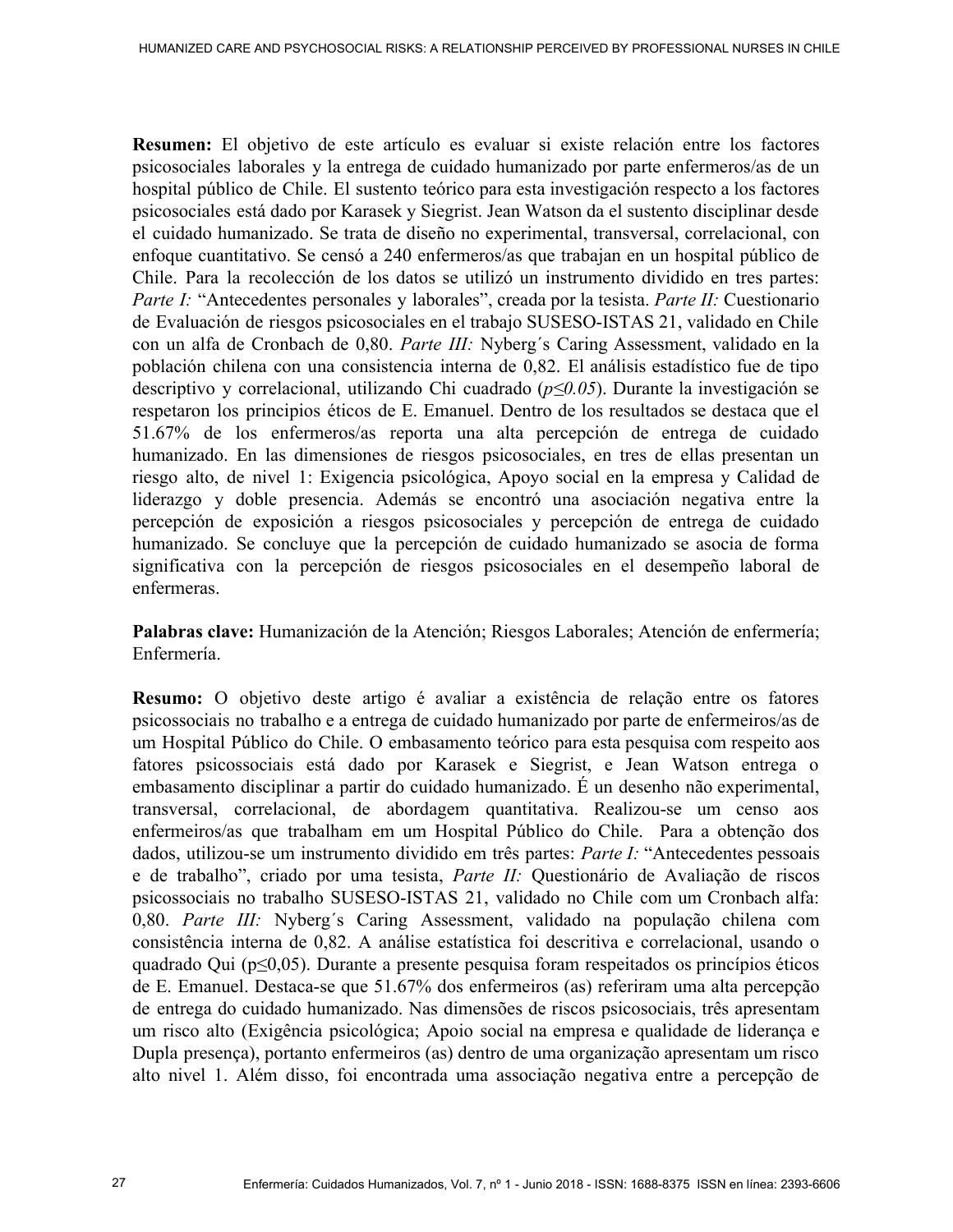exposição a riscos psicosociais e percepção da entrega de cuidado humanizado. Conclusões: a percepção do cuidado humanizado está associada de forma significativa com a percepção de riscos psicosociais de desempenho no trabalho de enfermeiras (os).

**Palavras-chave:** Humanização da Atenção; Riscos no Trabalho; Atenção da enfermagem; Enfermagem.

# **INTRODUCTION**

Nursing is the science and the art of caring for the health of the individual, family, and community. Its field of action includes the promotion and maintenance of health, the prevention of diseases and the participation in their treatment, including the patient's rehabilitation, regardless of the stage of growth and development (1). Experts indicate that one of the main objectives of nursing is to maintain the highest physical, mental, social, and spiritual well-being of the human being through care, considered the essence of the profession, built by transpersonal and intersubjective actions to protect, improve and preserve humanity (2). However, this caring apparently has been getting more and more dehumanized. It is not unusual to observe in the daily practice that patients are recognized by their bed number or their pathologies; the needs that they mention are not taken into account, among other aspects. One of the main reasons is that in the health system there is still a biomedical perception. The objective is to cure the disease, leaving aside the patient's social, family, and emotional environment (3).

Many dehumanized situations are found in the practice; it is important to identify the causes related to these behaviors in order to intervene and improve the cure provided. One of these reasons may be the work related psychosocial factors present in health institutions, which, when perceived as negative, may affect the health of the worker when they become psychosocial risks (4). These risks could affect somehow the quality of the work performed and the quality of care given by the nurses.

In Chile and all over the world these psychosocial risks have generated an increase in mental health problems in workers of all the services field; in this case, health care workers. These risks are related with the new ways of organizing production, labor relations, the computer revolution and the massive introduction of new technologies, resulting in intensification of the workload, excessive physical and mental demand, weakening of labor collectives and erosion of the limits between work and personal life. These new ways of organizing work stresses the worker emotionally and cognitively, increasing their psychical and mental workload (5). Reviewing existing literature shows that there are several theorists supporting studies related to psychosocial risks, but their relationship with the perception of care has been studied just at a qualitative level. The two theoretical models that follow attempt to explain these risks. The first one is the Karasek and Theorell proposal, linking three concepts, "demand-control-social support" (6-7). Psychological demands are at the mental level. This refers to how much one works: work volume, time pressure, attention level, unexpected interruptions; they are not confined to intellectual work but to any type of task. The model predicts, first, stress related risk of illness; second,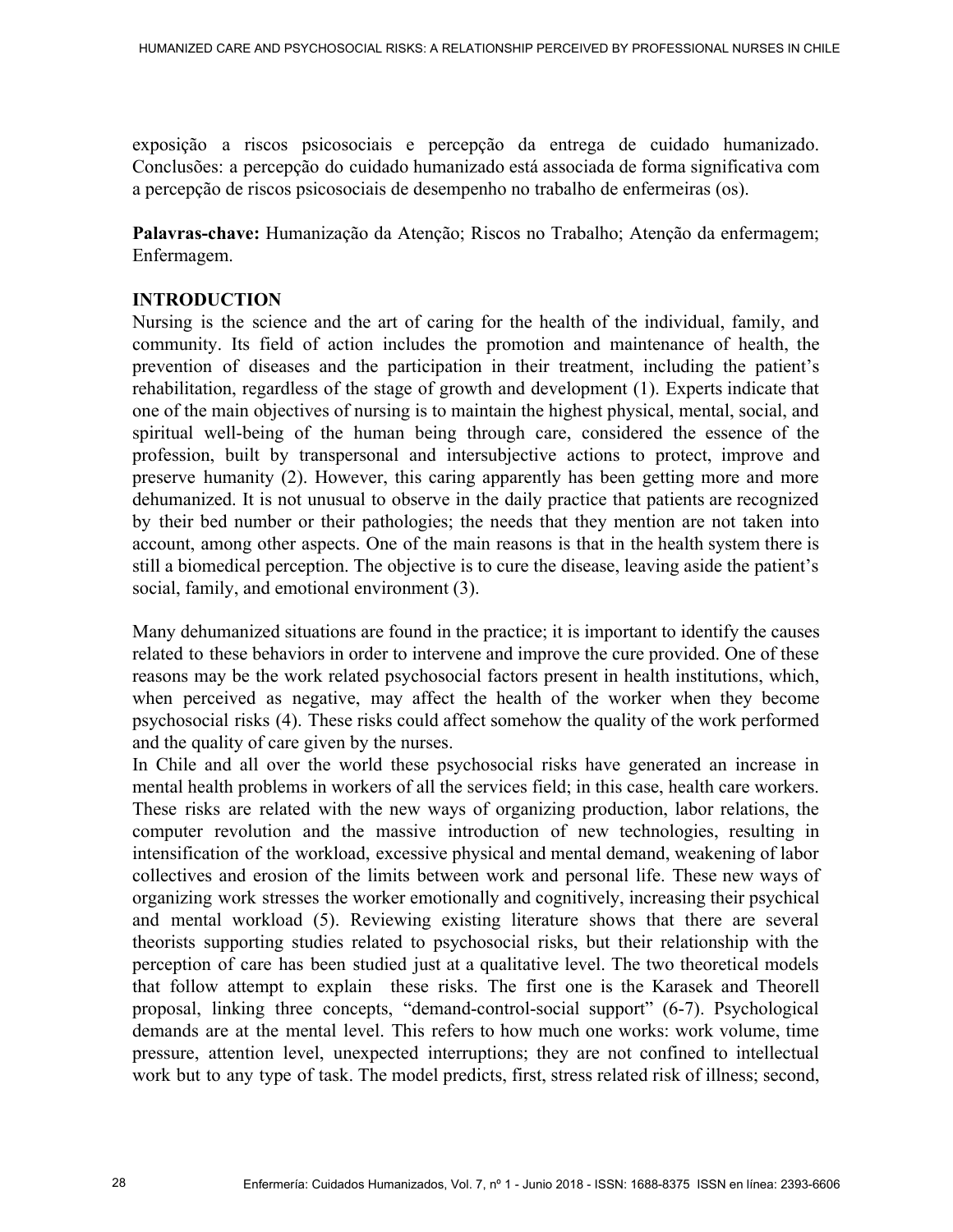it predicts a relationship with active/passive behavior. These two main psychological mechanisms, psychological tension and learning, are independent, which is one of the essential features of the model: its two-dimensional structure (8).

The second theory was proposed by Siegrist, who developed the model "Effort-reward imbalance"; it states that the role of work in adulthood is to link self-regulating functions, such as self-esteem and self-efficacy with the structure of social opportunities (9). This means that the professional and occupational category of the worker is associated to a certain level of retribution and realization: to be rewarded or appreciated, and to significantly belong to a group. Therefore, demands are always present in the workplace and can generate feelings of anxiety, fear, tension, or threat arising during the activities and requiring adaptive responses, which are not always adequate and may become a labor risk (10).

When performing health care, a nurse-patient relationship is established, generating affection, concerns and responsibilities for both of them, uncovering the human side, bringing out values and principles. Professional care is synonymous of humanized care (11). Humanized care has been widely developed by the nursing theorist Jean Watson, who recognized that caring is the fundamental part of being, and is the most primitive act that a human being performs effectively to be in a relationship with another human being that invokes him or her (12). This call from the other, absolute other, is the fundamental foundation of care. This care is structured, formalized, and destined to satisfy the needs of the human being with the purpose of promoting, maintaining, or recovering his/her health (13). Watson states that, faced with the risk of dehumanization of patient care due to the great administrative restructure in most systems in the world, it is necessary to rescue the human, spiritual, and transpersonal aspects in the clinical, administrative, educational, and research practice from nursing professionals. Watson requests that the current nursing practices be improved and provides a disciplinary framework to work with in the daily practice of nursing, seeing the patient from a transformative and integral perspective, moving away from the biomedical model (2).

Therefore, delivering humanized care must be a priority in nursing. It is a profession where one must start with self-knowledge. In addition, it demands a constant reflection on human interaction problems from an ethical, social and political point of view. In this regard, some authors indicate that the society requires this type of care, based on a humane relationship among the participants in the act of caring (14). However, this context, although positive for the patient, can generate occupational risks in professionals. Nurses should know that working with human beings, added to the labor factors that are present in the working environment can affect their physical, mental, or social health, and this can affect the quality of the care given. Consequently, the care given will be of inferior quality, not only in the procedures but also in the way they deal with the patient, which is reflected in dehumanization. Therefore the problem is that the impact that psychosocial labor risks can have on the perception of delivering humanized care by nursing professionals in a public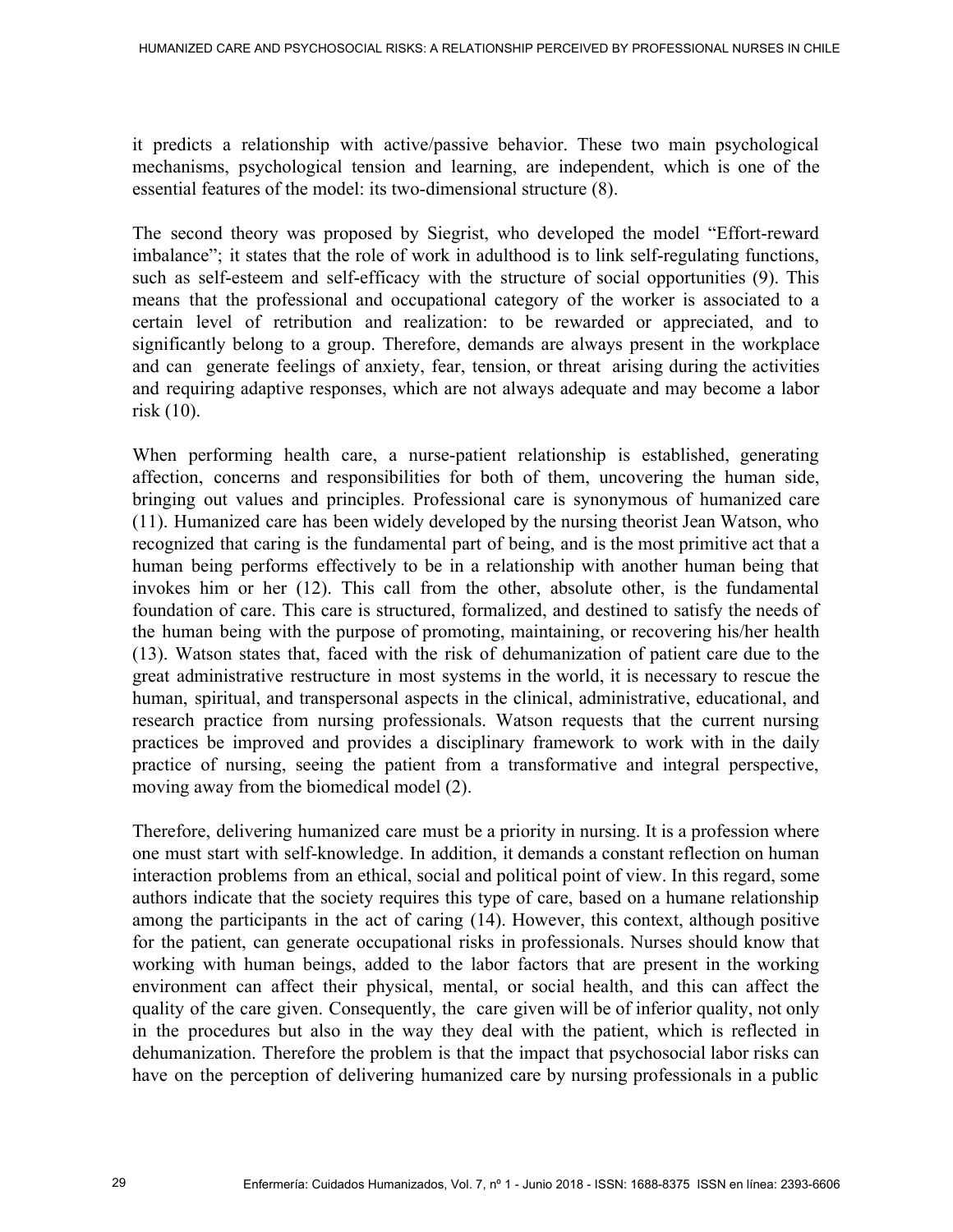hospital in Chile is unknown. This study has the purpose of evaluating whether there is a relationship between psychosocial risks at work and the delivery of humanized care by the nurses of that hospital.

## **METHODOLOGY**

The design of this investigation was non-experimental, cross-sectional, and correlational with a quantitative approach (15). In all the stages of this investigation the ethical principles of Emanuel were respected (16). The data was taken in a public hospital in the Maule Region of Chile between November 2016 and January 2017. The population for this study was obtained through an effective census. Out of the total population of 325 nurses a target population of 258 workers was obtained (the ones who met the inclusion criteria established for this investigation). From this group, 240 were registered for the census, so that the study population corresponds to 93% of the target population. The inclusion criteria were: to be a certified nurse, that works formally (contract, replacement, indefinite), performing care functions, providing direct care to patients and that signed the informed consent, giving authorization to the researcher. The exclusion criteria were: that he/she performed mostly administrative or management tasks, to be on vacation or leave of absence when the data is collected and to be performing tasks with patients with serious mental disorders.

The data collection was carried out after the approval by the Ethics-Scientific Committee of the Universidad Católica of Maule and Health Services of Maule. It began with the reading and delivery of the informed consent, which had to be signed, and a copy was given to the participant. They were informed of the time required for the implementation of the instruments, and then they answered. The implementation was done by the main researcher in order to answer any questions or doubts regarding the instruments. The instruments used for the collection of data consisted in three parts. Part I (Instrument A): "Personal and work record", created by the researchers, with which the bio-sociodemographic variables and labor data were collected. Part II (Instrument B): "Evaluation questionnaire of psychosocial risks on the job SUSESO-ISTAS 21". This instrument resulted from the adaptation, validation, and standardization of the ISTAS 21-COPSOQ Method in the population of Chilean workers. The School of Public Health of the Universidad of Chile carried out this procedure in 2008, obtaining a Cronbach's alpha coefficient higher than 0.80, showing an adequate internal consistency (17). Part III (Instrument C): Nyberg's Caring Assessment (NCA), developed in 1990 by Jan Nyberg during his doctorate at the Colorado University The version used in the present study is the one translated and validated by Margarita Poblete, Doctor of Nursing, with Chilean population, with a Cronbach's alpha coefficient of 0.82 (18).

The data was processed and analyzed using the SPSS program version 18. An exploratory analysis of the data was performed through descriptive statistics, using the method of frequency tables, measurements of central tendency and variability. Then a statistical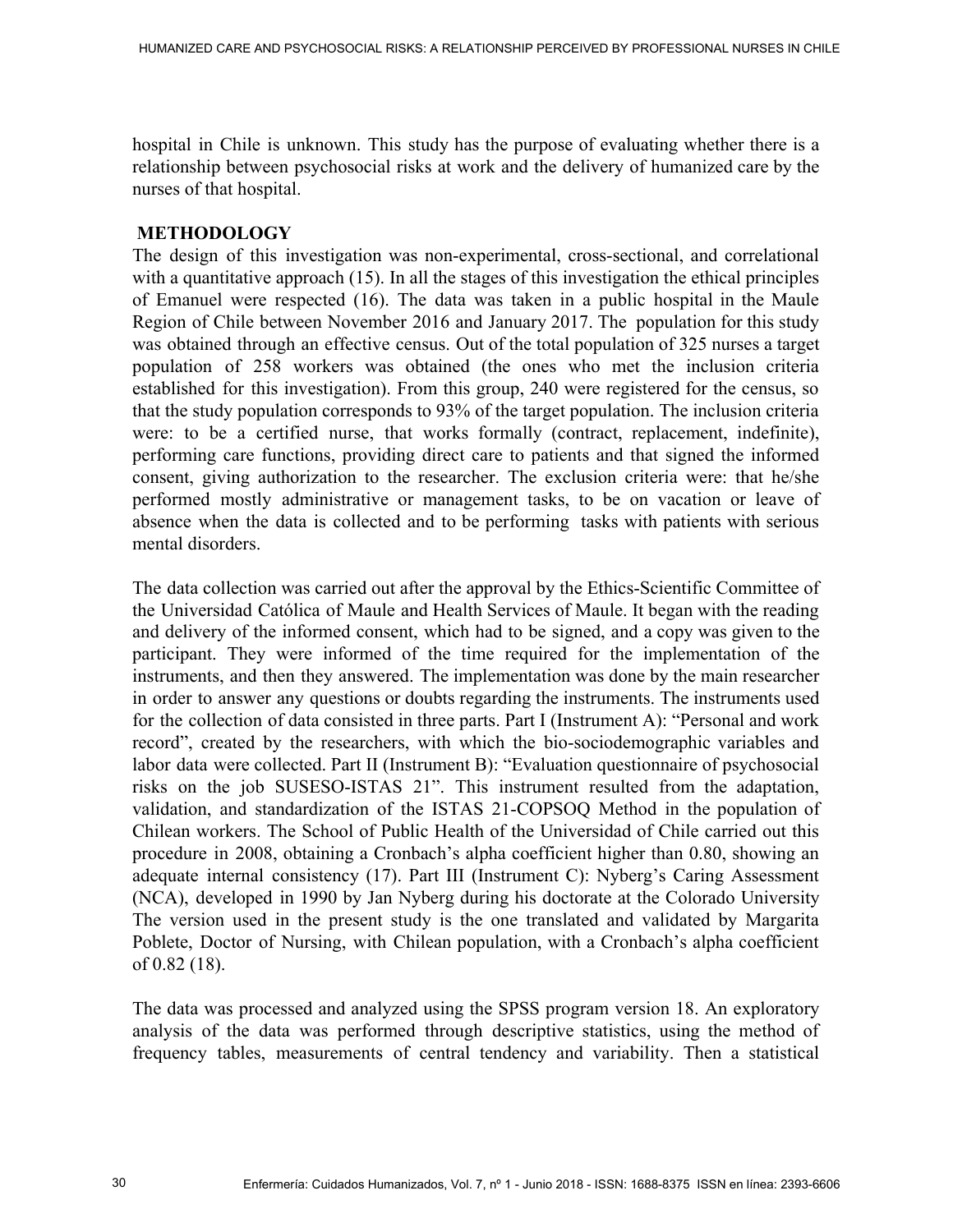analysis was performed with a 95% confidence, for which non-parametric statistics (Chi-square and a classification tree) were used.

## **RESULTS**

Among the personal variables, it was observed that regarding age, nurses are 31.46 years old in average, 60% of them being 23 to 30 years old. Regarding the participants' sex, 82.9% are females. 67.1% reported having a partner, and regarding to the variable children, 62.9% do not have any. On the other hand, the work variables show that the participating workers report an average of 4.9 years of seniority in the workplace. Specifically, 56.7% have between 1 to 5 years of seniority, followed by 17.5% with 6 to 10 years and 15.8% with less than one year of experience. In relation to the hiring grade, a high percentage was in grade 15, corresponding to 45.8%, followed by grade 14 with 24.6%. In the contractual situation with the company, the majority, 85.8%, are hired for a fixed term (contract). In relation to the work schedule, 73.8% work during the fourth shift; in addition, 87.1% only work for the hospital and 17.5% have postgraduate studies.

In table  $N^{\circ}$  1 of psychosocial risk levels, it can be observed that in the Psychological Requirements dimension, 57.1% perceived a high exposure risk. In the active work dimension and development of skills, 46.7% perceived a medium risk. In the social support in the company and leadership quality dimension, 47.5% perceived a high exposure risk. In the compensations dimension 43.3% perceived a medium risk. In the double presence dimension, 55% perceived a high risk.

In Graph  $N^{\circ}$  1, it can be observed that in relation to the perception of the delivery of care, the participants reported a high delivery of humanized care (51.67%).

**Graph N° 1:** Humanized care perceived by nurses participating in this study

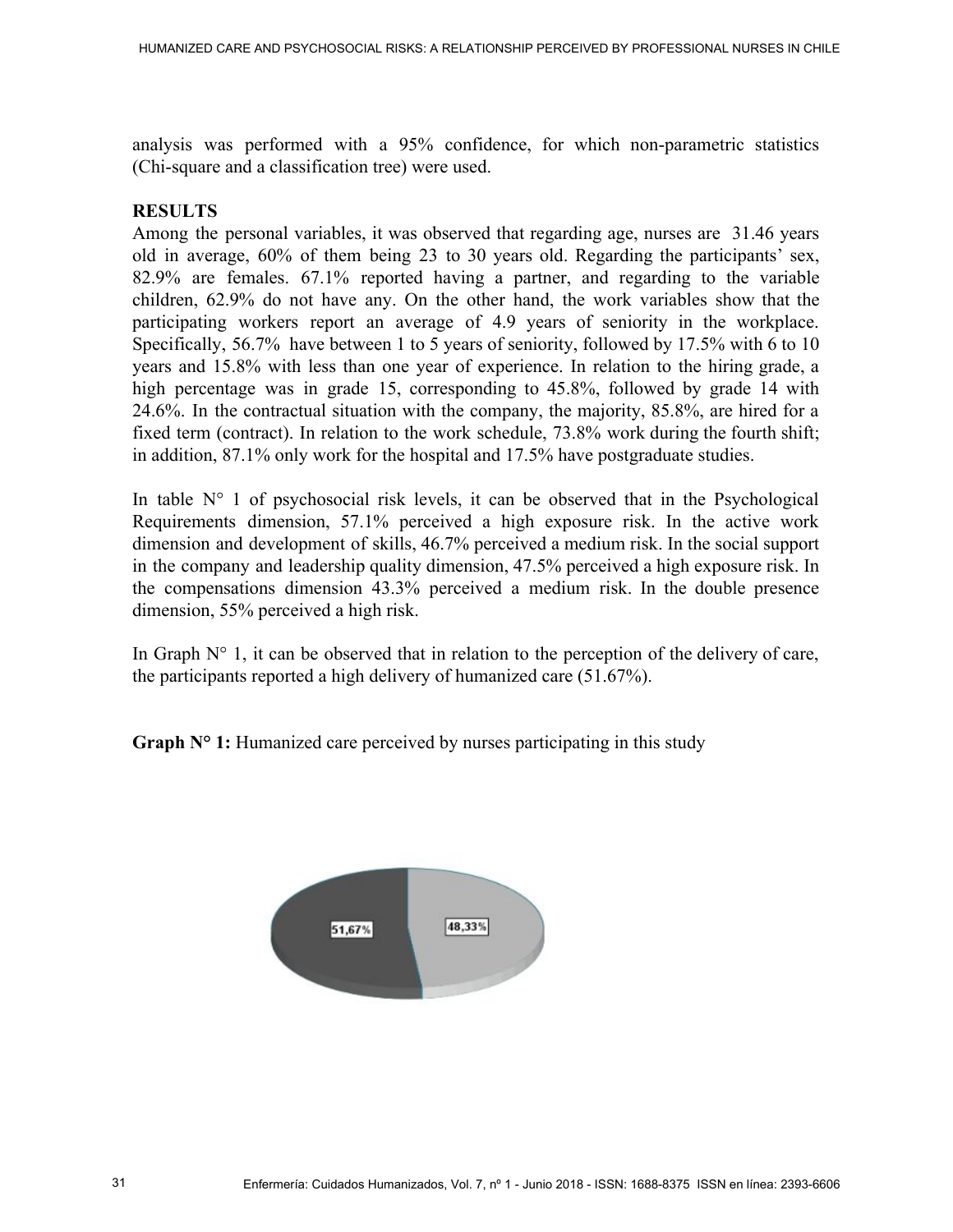| Psychosocial Risks by dimensions                                                                                    |     | $\%$       |
|---------------------------------------------------------------------------------------------------------------------|-----|------------|
| Psychosocial requirements dimension<br>Average: 12.09, Typical deviation: 2.44, Range: 7-19                         |     |            |
| Low $(0-8)$                                                                                                         | 19  | 7.9        |
| Medium (9-11)                                                                                                       | 84  | 35         |
| High (12-20)                                                                                                        | 137 | 57.1       |
| n                                                                                                                   | 240 | 100        |
| Active work dimension and development of skills<br>Average: 6.56, Typical deviation: 2.7, Range: 2-13               |     |            |
| Low $(0-5)$                                                                                                         | 80  | 33.3       |
| Medium $(6-8)$                                                                                                      | 112 | 46.7       |
| High (9-20)                                                                                                         | 48  | 20         |
| n                                                                                                                   | 240 | 100        |
| Social support in the company dimension and leadership quality<br>Average: 6.3, Typical deviation: 2.7, Range: 0-14 |     |            |
| Low $(0-3)$                                                                                                         | 37  | 15.4       |
| Medium $(4-6)$                                                                                                      | 89  | 37.1       |
| High (7-20)                                                                                                         | 11  | 47.5       |
| n                                                                                                                   | 240 | 100        |
| <b>Compensations dimension</b><br>Average: 4.4, Typical deviation: 2.52, Range: 0-12                                |     |            |
| Low $(0-2)$                                                                                                         | 59  | 24.6       |
| Medium $(3-5)$                                                                                                      | 104 | 43.3       |
| High (6-12)                                                                                                         | 77  | 32.1       |
| n                                                                                                                   | 240 | 100        |
| Double presence dimension<br>Average: 3.8, Typical deviation: 1.9, Range: 0-8                                       |     |            |
| Low $(0-1)$                                                                                                         | 27  |            |
|                                                                                                                     |     | 11.3       |
| Medium $(2-3)$                                                                                                      | 81  |            |
| High $(4-8)$                                                                                                        | 132 | 33.8<br>55 |

Table N° 1: Psychosocial risk levels perceived by nurses participating in this study

Source: Personal Collection (2017)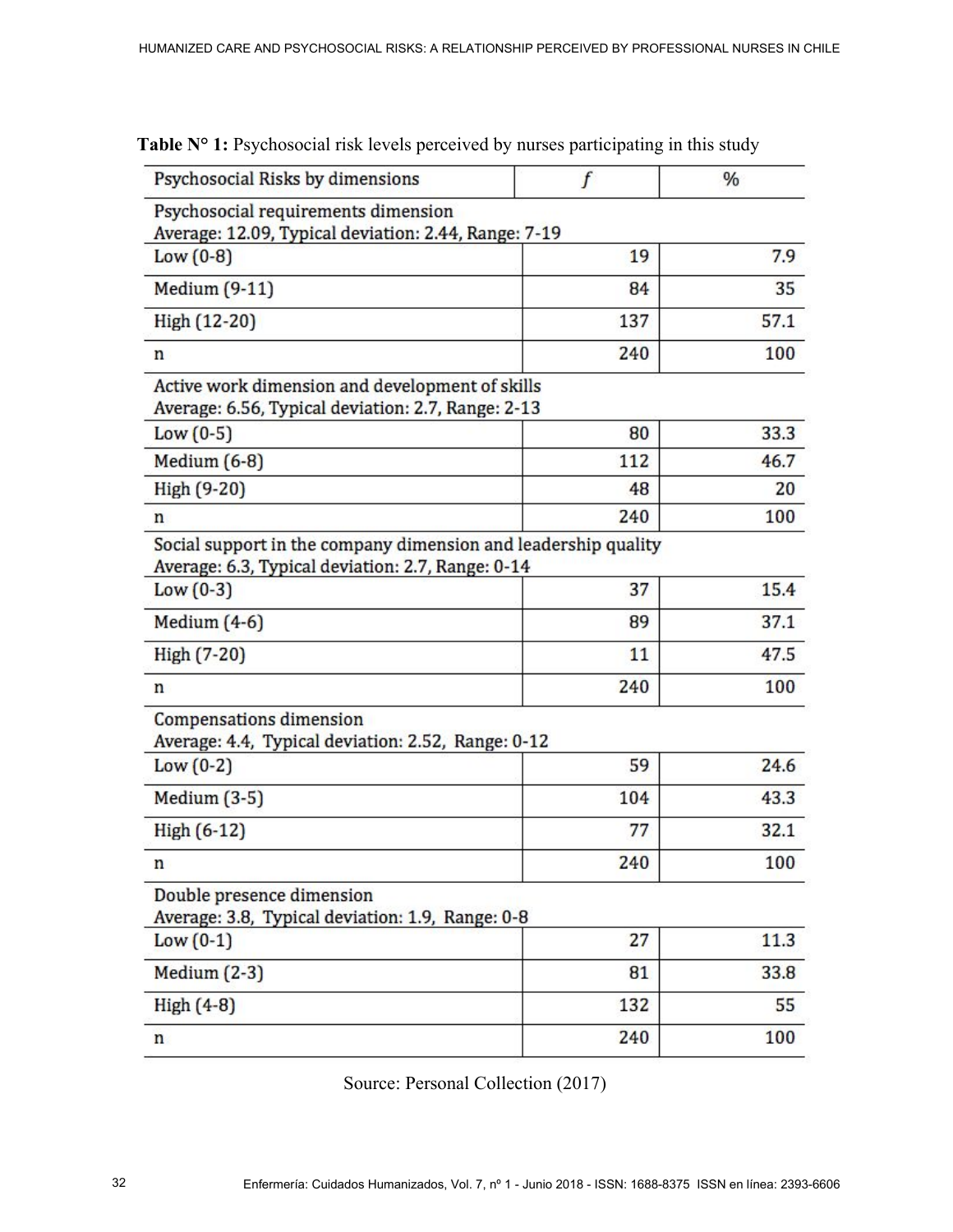In Graph  $N^{\circ}$  2, it can be seen that the association to the active work dimension and development of skills and perception of humanized care is significant  $(p=0.033)$ , and it can be observed that the perceived levels of exposure to low psychosocial risk in this category, a high perception of the delivery of humanized care was reported.

**Graph N° 2:** Association between the active work and development of skills dimension and the humanized care perceived by the nurses participating in this study.



Source: Personal Collection (2017)

In Graph N° 3, it can be seen that the association of the *social support* dimension and the *leadership quality* and perception of humanized care is significant (*p=0.035*), noting further that participants in this study that perceived levels of exposure to higher psychosocial risks in this category, report a low perception in delivery of humanized care.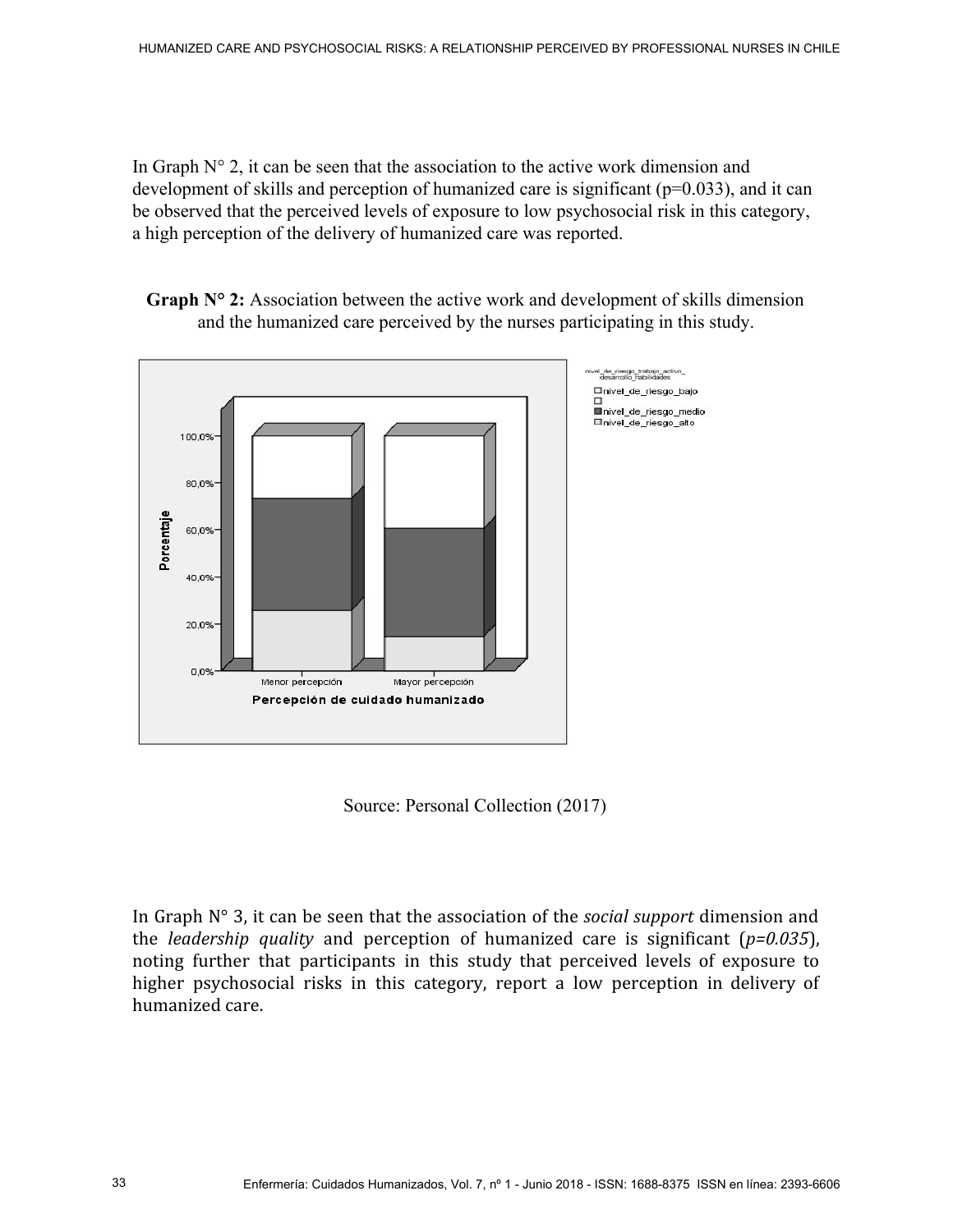

Source: Personal Collection (2017)

In Graph  $N^{\circ}$  4, it can be seen that the association of the double presence dimension with humanized care is significant (p=0.015). This result indicates that the participants of the study perceived a high delivery of humanized care.

**Graph N° 4**: Association between Double presence dimension and humanized care perceived by nurses participating in this study

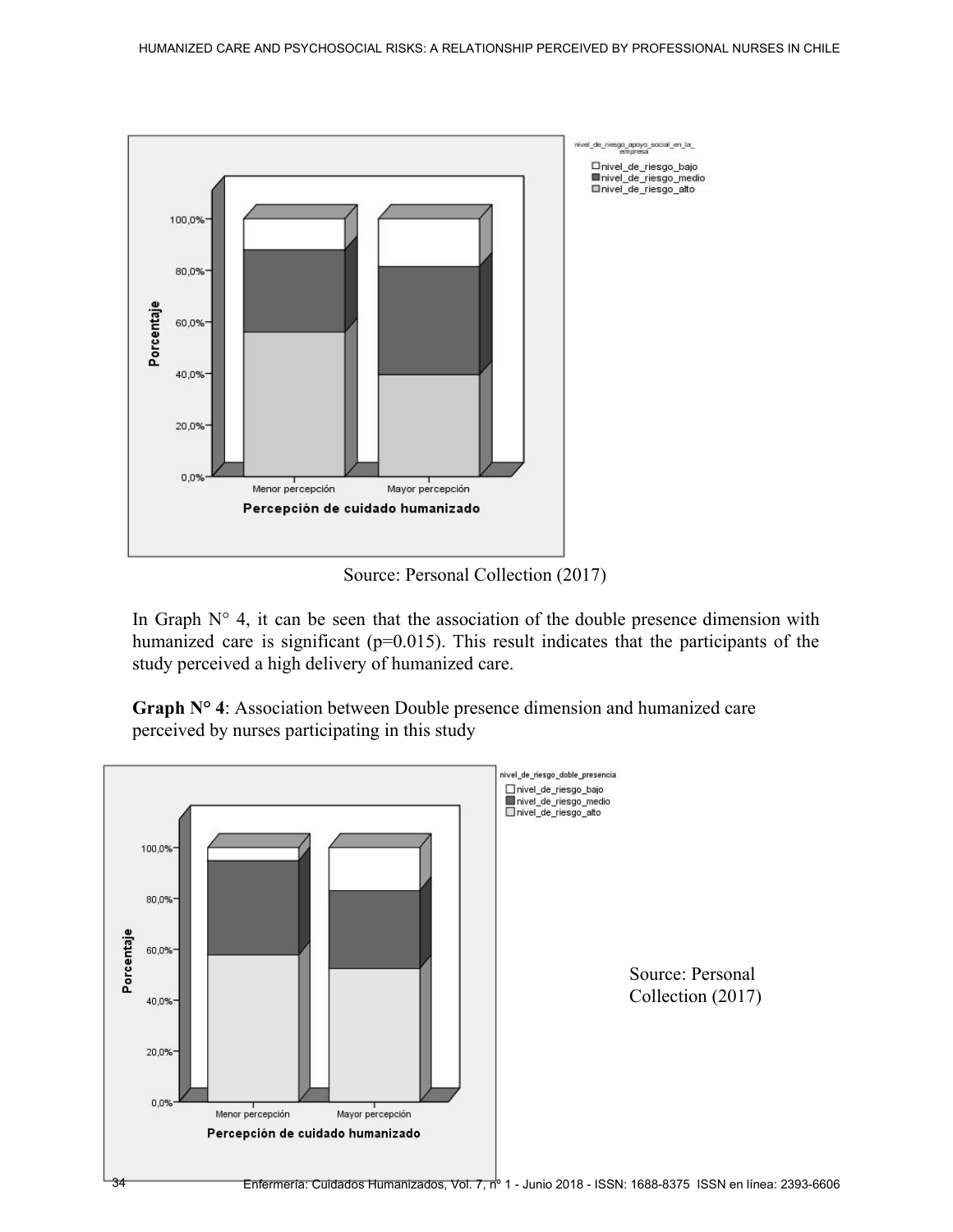#### **DISCUSSION**

The results of the exposure levels to psychosocial risks analyzed from the Demand-Control-Social support model of the participating nurses show the perception of a very demanding job, reporting high exposure in the psychological requirements dimensions and a low perception of control over what they do (7). In addition, a medium risk level in the active work dimension and development of skills was perceived; a high stress work level is perceived according to this theory. Experts indicate that the buffer that allows to cope with a high stress job is social support, but in the present study, the perception of risk in this dimension is also high, so it becomes a job with high risk that can generate health problems on these workers. The results from the other study are similar, where professionals believe that they do not have the skills to execute certain tasks and to handle some situations in their work. They were more susceptible to mental health conditions (19). On the other hand, the results of this study are opposite to those found by Díaz and Mauro, where health professionals reported a high demand job, but at the same time, a high control and high social support (15). The results under the perspective of the effort-reward model were analyzed, and it was observed that the nurses mainly perceived a medium risk in the compensations dimension and a high risk on psychological requirements. This can generate an imbalance in the worker's motivation, exposing them to emotional anguish, and therefore, to physical or mental disorders associated with their work (9).

In relation to the psychosocial risk dimensions, it is observed that in the psychological requirements and double presence dimensions, the participant workers perceived a high exposure to risks and in the active work and development of skills and compensations dimensions perceived a medium level of exposure to risks. These results are similar to those found by Ceballos et. al., where also applied SUSESO ISTAS-21 questionnaire in a population of nurses of critical units in the south central area of Chile (20). Contradicting the findings made by Moncada et. al., where low scores were reported in the dimensions of double presence and emotions, where the participants were a salaried population from different areas (20-21). It is emphasized that the daily work of nurses requires contact with a third party, a task with high associated responsibilities; in addition, the majority of the participant workers are females , therefore fulfilling a double social function (worker/housewife).

The results obtained in the perception of humanized care indicate that a high percentage of nurses perceive a high delivery of humanized care, despite finding a high level of psychosocial risk perception. This result can be sustained from Watson´s theory (2), who points out that care is a special type of relationship that transcends time and space and continues as part of the larger complex pattern of life in the nurse and the patient. These results show that despite the difficulties of the job, the nurses perceive that they are providing a quality care according to the caritas processes proposed by Watson. Empirically, the results of this study are similar to those reported by other authors, where humanized care is reflected in the act if caring for, serving and treating the patients with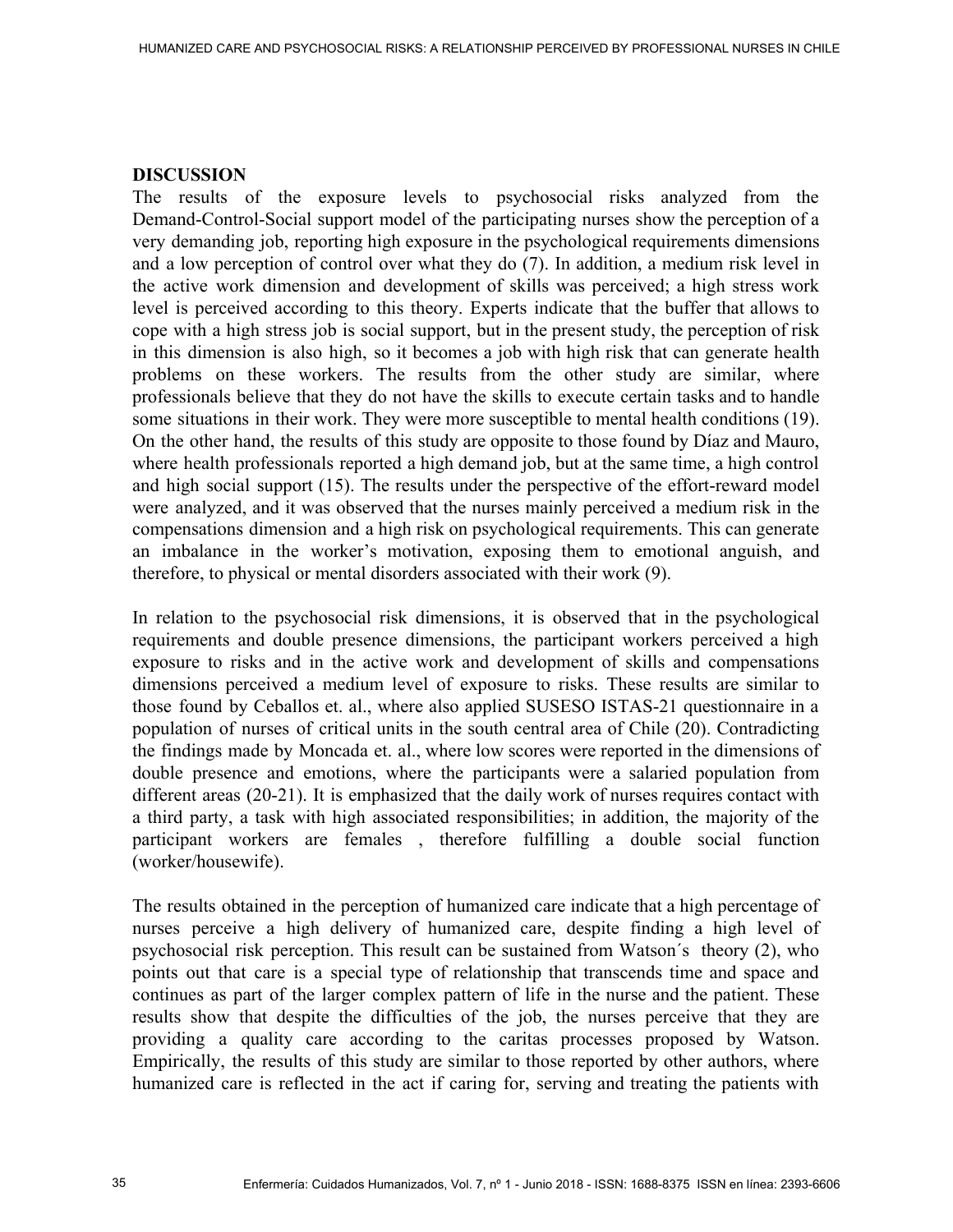affection, but also highlighting that job satisfaction is an important goal to achieve proper care (22). Despite finding more than 50% with a high perception of humanized care, the percentage that presents a low perception is lower: 43.75%. This result is similar to that obtained in other investigations, where it is emphasized that nurses have a clear theoretical meaning of care, but it is difficult to put it into practice due to different factors, such as the organization of the institution, hospital routines, among others that could be associated with the perception of psychosocial risk factors (23-25).

The results obtained when looking for an association between the perception of delivery of humanized care and the psychosocial risks are that the Active work and development of skills, Social support in the company and leadership quality, Compensations and Double presence dimensions present an inversely significant association with the perception of humanized care reported by the workers participating in this study. The nursing professional perceives a high exposure to psychosocial risks and the delivery of low quality humanized care. These results are similar to other studies where the working conditions of nurses were analyzed, concluding that the deficit of human resources, work overload, poor training, low economic retribution and therefore, precarious working conditions, were identified as obstacles to exercise quality care (26-28). Therefore, having healthy work environments should positively influence care. Considering this, as a nursing unit, it should face the labor problem and strive for healthier work environments, since nurses would have the final impact of the quality of care delivery to the patients, which would then improve the public health of our country.

## **CONCLUSIONS**

It can be concluded that psychosocial risks are related to the perception of humanized care, finding a significant association in three dimensions. Thus, the greater the perception of psychosocial risk, less delivery of humanized care. At a professional level, nurses must face the problems regarding work environments, fighting for healthier work environments, thus avoiding high exposure to psychosocial risks and thus improving the quality of the care delivered.

#### **ACKNOWLEDGMENT**

The Internal Project postgraduate thesis line 43510, dependent on the Department of Research and Postgraduate of the Catholic University of Maule, financed this work. Part of this article is derived from the Master's thesis entitled Perception of the Humanized Care delivery by the nursing professionals in relation to psychosocial factors, of the Nursing Master's Program at the Catholic University of Maule, Chile.

# **BIBLIOGRAPHICAL REFERENCES**

1) CPE Puerto Rico. Reglamento de la junta examinadora de enfermeras y enfermeros de puerto rico para la implantación de la ley número 9, 1984. Available from:: http://cpepr.org/images/PDF/REGLAMENTO%205069.pdf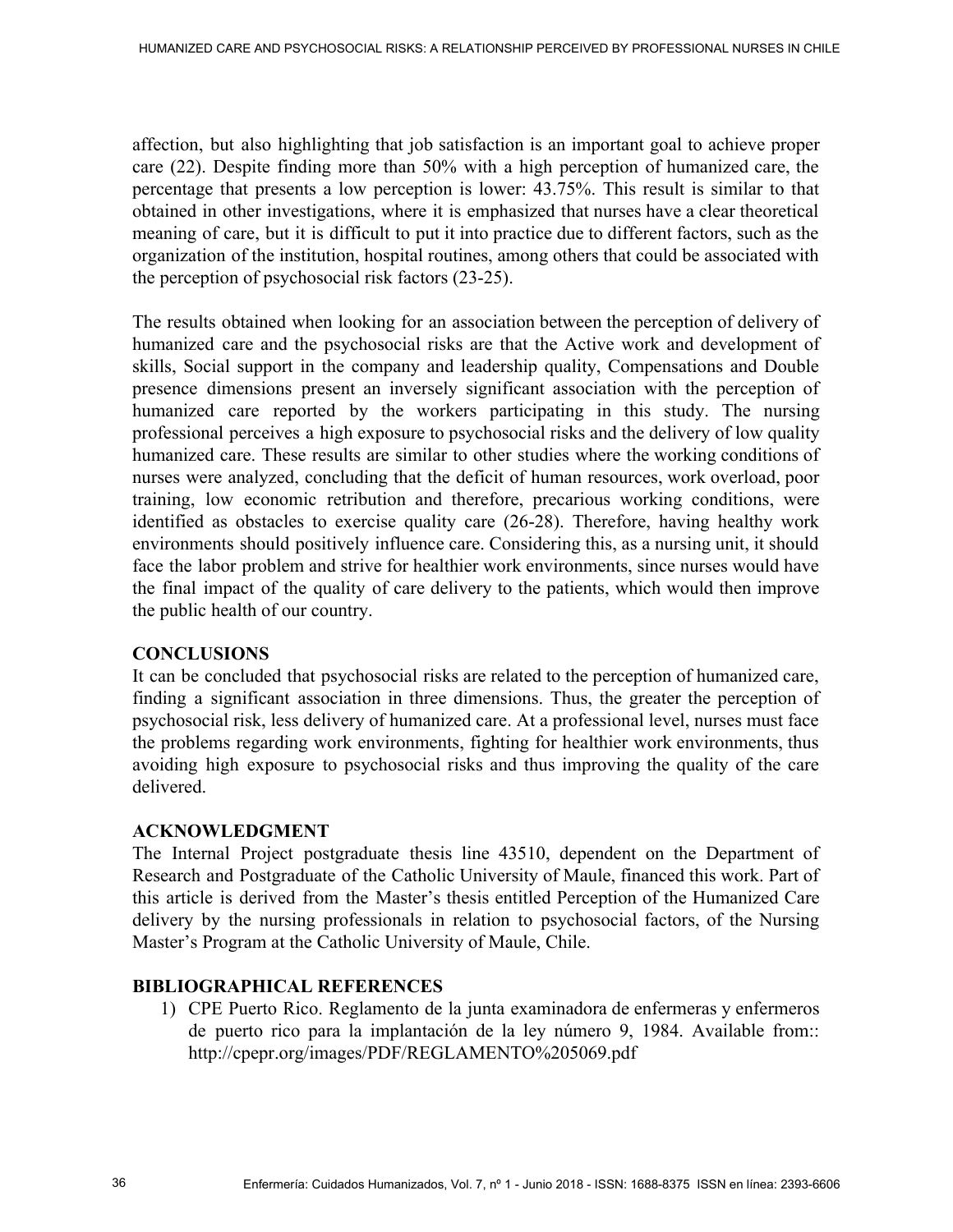- 2) Watson J. Watson's theory of human caring and subjective living Experiences: carative factors/caritas processes as a Disciplinary guide to the professional nursing practice. Texto Context Enferm. 2007; 16(1): 129-35.
- 3) Ceballos P. Desde los ámbitos de enfermería, analizando el cuidado humanizado, Ciencia y Enfermería. 2010; 16 (1): 31-5.
- 4) Boada J, Ficapal-Cusí. (2012). Salud y trabajo los nuevos y emergentes riesgos psicosociales. Editorial UOC. Barcelona: España; 2012.
- 5) Díaz X, Mauro A. Riesgos psicosociales y salud mental de trabajadores y trabajadoras del sector salud en Chile. E., Ansoleaga, O. Artaza, & J. Suarez, (Eds.) Personas que cuidan personas: dimensión humana y trabajo en salud. Santiago, Chile: OPS/OMS. 2012: 146-164. Available from: http://scielo.proyectoaraucaria.cl/documentos/20130627103555Riesgos%20psicoso ciales%20y%20salud%20mental%20de%20trabajadores%20y%20trabajadoras%20 del%20sector%20salud%20en%20Chile.pdf
- 6) Karasek R. Job demand, job decision latitude, and mental strain: implication for job redesign. Rev Administrative Science Quarterly. 1979; (24).
- 7) Karasek R, Baker D, Marxer F, Ahlbom A, Theorrel T. Job Decision latitude, job demands, and cardiovascular disease: A prospective study of Swedish men. AJPH. 1981; 71 (7): 694-705.
- 8) Vega S. Riesgo psicosocial: el modelo demanda-control-apoyo social. Ministerio del trabajo y asuntos sociales España. 2001. Available from: http://www.insht.es/InshtWeb/Contenidos/Documentacion/FichasTecnicas/NTP/Fic heros/601a700/ntp\_603.pdf.
- 9) Siegrist J. Adverse health Effects of high-effort/ low-reward conditions. Journal of occupational health psychology. 1996; 1(1): 27-41.
- 10) Grazziano E, Ferraz E. Impacto del estrés ocupacional y burnout en enfermeros. Revista enfermería global. 2014; 9(1): s/p.
- 11) Hinostroza N. El cuidado profesional de enfermería un enfoque humanístico, Rev.enferm.vanguard. 2014; 2 (1):86-97.
- 12) Watson J. Caring science as sacred science. Philadelphia: F.A. Davis Company; 2005.
- 13) Urra E, Jara A, García M. Algunos aspectos esenciales del pensamiento de Jean Watson y su teoría de cuidados transpersonales. Ciencia y enfermería. 2011; XVIII  $(3):11-22.$
- 14) González L, Velandia A, Flores V. Humanización del cuidado de enfermería. De la formación a la práctica clínica. Revista CONAMED 2009; 40- 43.
- 15) Grove S, Gray J, Burns N. Investigación en enfermería. Desarrollo de la práctica enfermera basada en la evidencia. 6 ed. Barcelona: España. Elsevier; 2016. P 209-246.
- 16) Emanuel E, Wendler D, Grandy C. ¿What make clinical research ethical?. JAMA: 2701-2711.